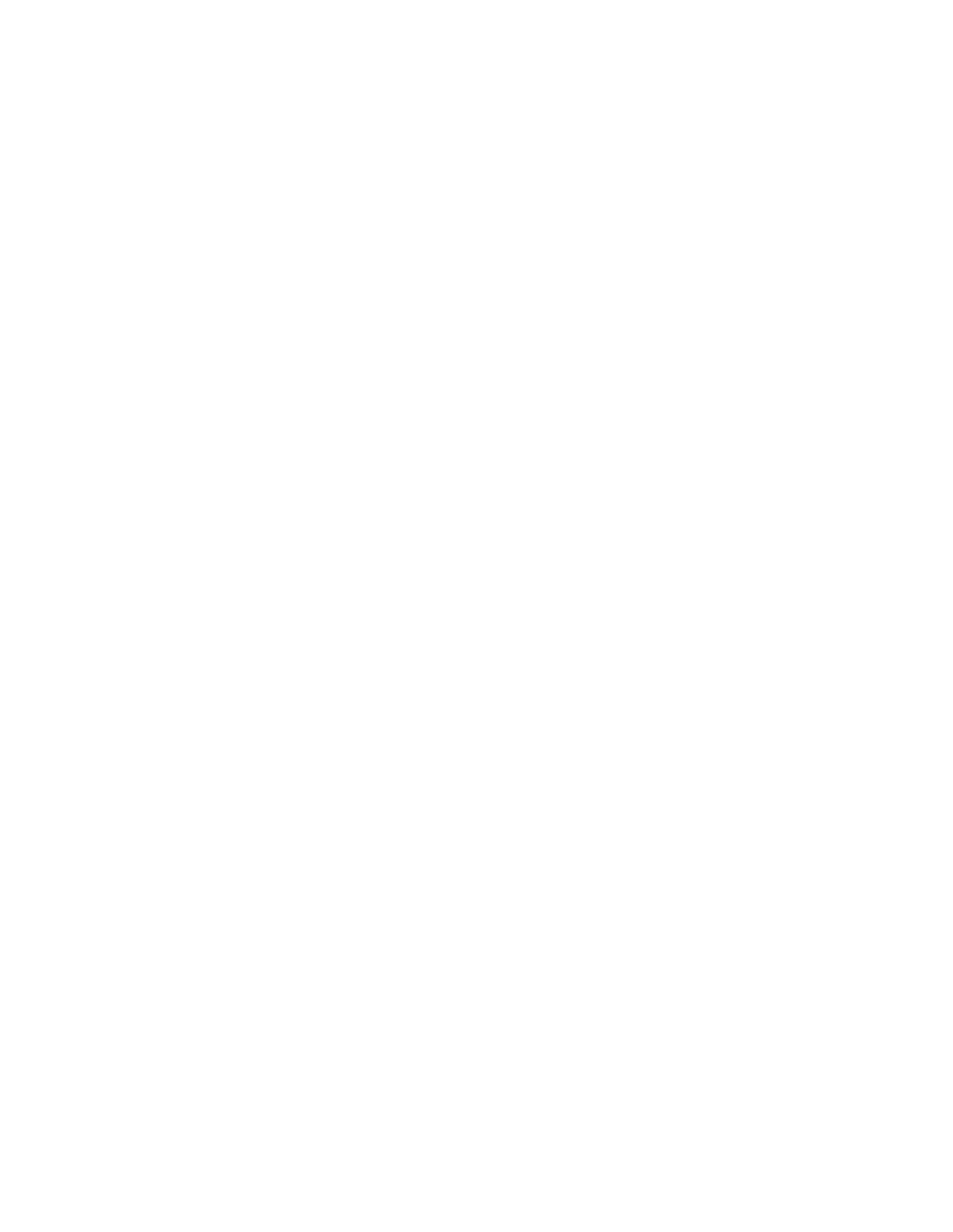# Prime Signature Turntable Packing List

| Serial #:                 |  |
|---------------------------|--|
| <b>Prime Chassis</b>      |  |
| HR-X Center Weight        |  |
| Azimuth Rod               |  |
| <b>Stylus Force Gauge</b> |  |
| Motor                     |  |
| <b>Finger Lift</b>        |  |
| Counter Weight            |  |
| <b>Flash Drive</b>        |  |
| <b>Drive Belt</b>         |  |
| Power Cord (110V Only)    |  |
| Alignment Jig             |  |
| Platter                   |  |
| <b>3D Tonearm</b>         |  |
| <b>Signature Feet</b>     |  |

| Date: |  |
|-------|--|
|       |  |

Built by: \_\_\_\_\_\_\_\_\_\_\_\_\_\_\_\_\_\_\_\_\_\_\_\_

Packed by: \_\_\_\_\_\_\_\_\_\_\_\_\_\_\_\_\_\_\_\_\_\_\_\_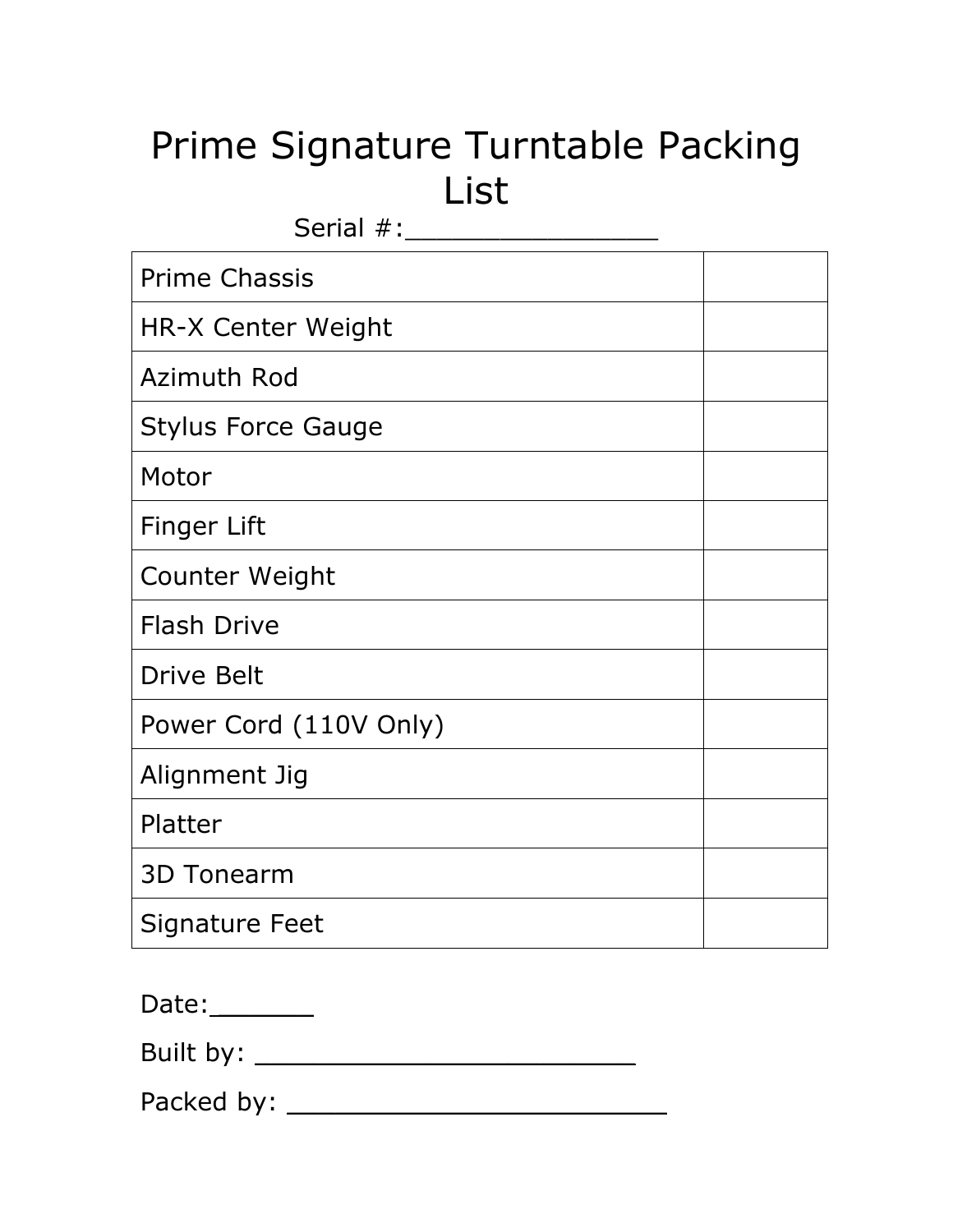# **Important: Read Before Proceeding!**

•Read and follow the

[Safety Instructions](#page-3-0) below.

- Save all packing materials. The Prime should only be moved or shipped in its original packaging to reduce the risk of damage in transit.
- <span id="page-3-0"></span> The Prime must be placed on a flat, level surface. This will make setup easy, provide better sound quality, and put less strain on the main bearing.

### **Safety Instructions**



#### **Follow the instructions below to reduce risk of electrical hazard or injury.**

- To avoid electrical shock, do not open the motor housing.
- If the power cord provided with the Prime does not reach an outlet, use a heavyduty, grounded extension cord.
- To avoid electrical shock, always plug the Prime into a grounded outlet.
- Do not expose the Prime to rain or excessive moisture.
- Do not touch the male pivot point of the tonearm assembly. It is extremely sharp and can cause injury.

#### **Minimum Specifications**

- **Wow and flutter:**  $> 1\%$
- Rumble: >85db down
- Speed Accuracy: >.03%
- $\blacksquare$  Total shipping weight  $\smash{\overline{\phantom{a}}}$  54 pounds.
- Platter run out  $+/- .001$  inch.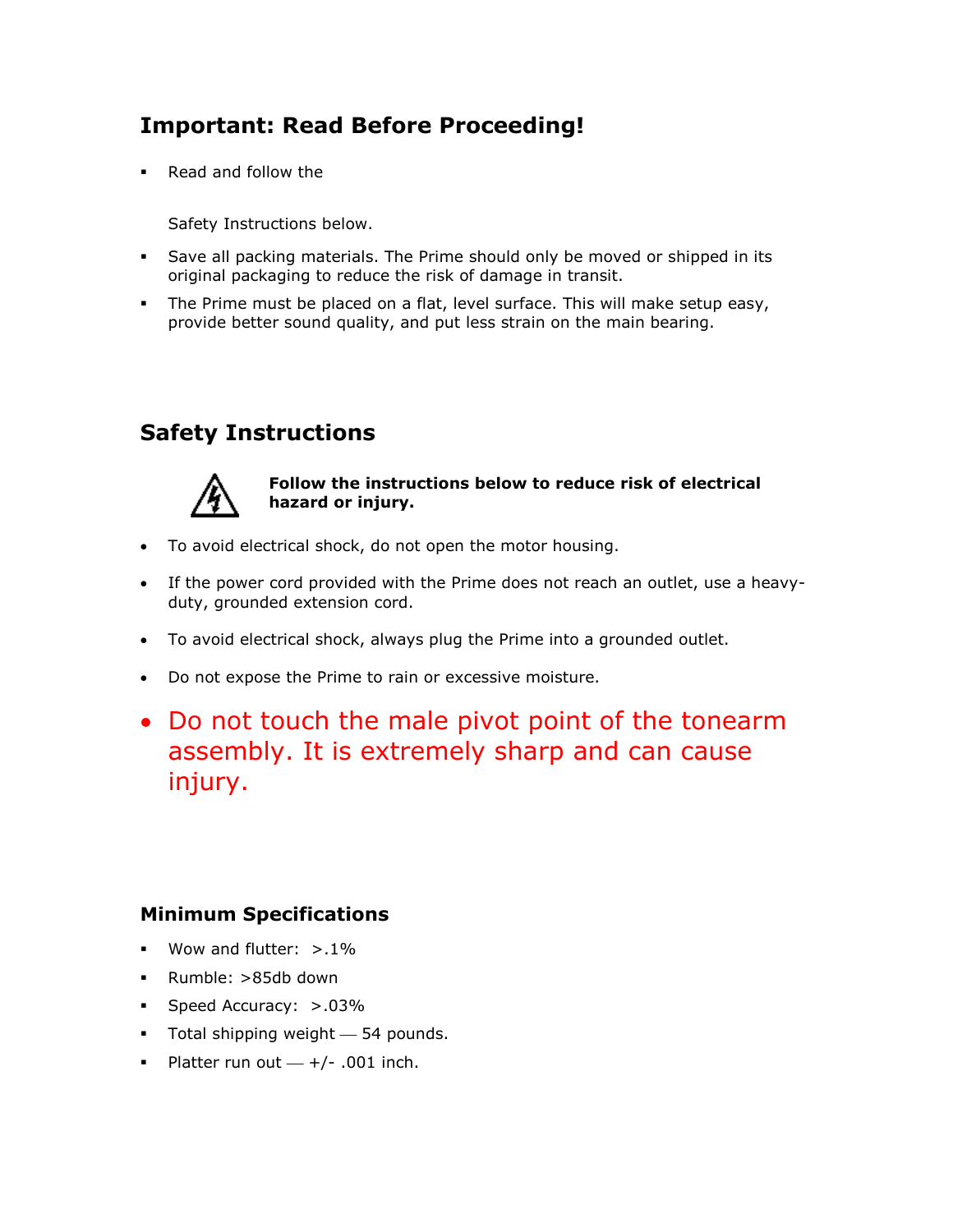### **Unpacking the Box**

The turntable and tonearm are packed very carefully to avoid damage during shipping. It is important that you save the packing materials and box to use for shipping or moving the Prime.

- Carefully remove the tonearm watching for the built in 3D printed tonearm finger-lift and delicate wiring with Lemo connector
- Remove and set aside these items:

Alignment Jig. Record clamp.

Power cord.

Stylus force gauge

Tools

Prime isolation feet

 Make space for the Prime and remove the chassis from the box. Put the chassis down on a solid surface that will not be marred by the pointed Delrin feet. If possible, have a second person handy to put the foot supports beneath the cone feet. If not, lift up each corner separately and place the Prime cones into isolation feet with the three ball bearings facing down.



#### **The warranty does not take effect until the warranty card is returned online as given at the end of the manual.**

- Remove the Prime motor and place it in the Prime cutout to the left. Be very careful not to hit or damage the motor pulley. It measured  $+/-$  .0005" when it was tested at the factory. Try not to disturb it at all.
- Remove the turntable platter and peel the tape of the bearing hole. Carefully lower the platter on to the Prime spindle, (there may be a black cap on the spindle – remove it). The platter is lubed with PTFE grease and needs no maintenance for at least two years.

#### **Setting up the Prime**

The Prime must be placed on a flat, level surface. This will make setup easy, provide better sound quality, and put less strain on the main bearing.

- Place the turntable chassis, with the motor cutout on the left, on the shelf or stand where it will be used. The better isolation you provide the Prime, the better it will sound. We highly recommend a 1 to 3 inch thick maple shelf sitting on rubber isolator feet for this purpose.
- Connect the power cord to the motor, put the belt around the motor pulley and platter, spin the platter by hand and the belt will self-level.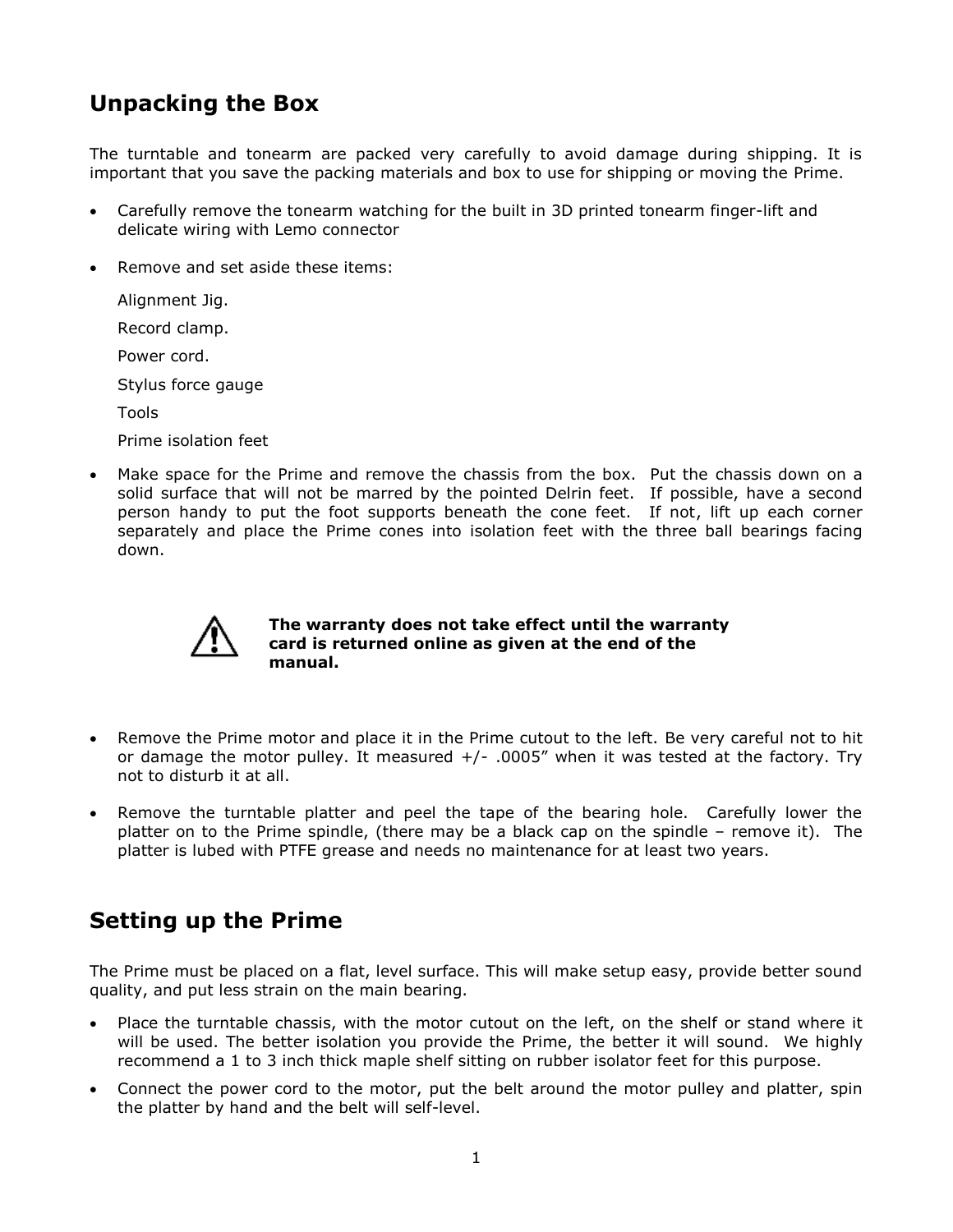- For 33 RPM operation, place the belt on the upper part of the pulley. For 45 RPM operation, place the belt on the lower, wider part of the pulley. The center groove in each diameter is the correct speed. The VPI Synchronous Drive System (SDS) speed controller is an accessory that provides the ultimate speed accuracy and improved sound. Check with your dealer about availability.
- Verify the turntable is level by using a 9 or 12-inch bubble level front-to-back and side-to-side on the platter. If it is not level, rotate the cone feet up or down. If you must turn the Prime feet more than three full turns, level the shelf or platform the table sits on first.

# **Installing and Aligning the Cartridge**

Remove the protective cover from the male pivot point on the arm base assembly.



**To avoid injury, do not touch the male pivot point. It is extremely sharp. In addition, skin oils can blemish and cause corrosion to the assembly.** 

- For cartridges with threaded mounting holes, use the screws supplied by the cartridge manufacturer. Other screws may not fit properly and may cause damage to the threads and cartridge.
- To avoid damage to the 3D tonearm, use one of the washers supplied by VPI under the screw heads and do not tighten the screws too tight.
- For cartridges with pass-through mounting holes, use the hardware supplied with the tonearm. Be sure to use washers under the screw heads.
- The tonearm wires are color-coded as follows:

 $Red$  - right hot Green - right ground White or  $Black - left$  hot Blue - left ground.

#### **If your phono section inverts phase, the hot color becomes the ground color**.

- Using tweezers or fine-tipped pliers, grip the center of the red wire's connector **not** the wire itself  $-$  and push it onto the cartridge's right hot terminal pin. Connect the remaining connectors in the same way. To avoid damage to the cartridge, do not push the connectors all the way on.
- Place the Alignment Jig on the spindle with the V-groove against the base of the male bearing shaft. Tighten the screws of the jig so it fits snugly against the male bearing shaft and over the record spindle.
- Place the arm tube assembly on the male pivot point, using caution with the 4-color wire and Lemo connector. Set the arm in its rest. If the cartridge has a guard, remove it.

MAKE SURE THE MALE POINT IS IN THE CENTER OF THE FEMALE CUP, IT SHOULD FEEL SOLID BUT YOU SHOULD BE ABLE TO SLIDE IT SIDEWAYS AND THE ARM RAISES AS YOU GO FROM THE CENTER TO THE SIDES OF THE FEMALE BEARING. IT IS AN INVERTED CONE.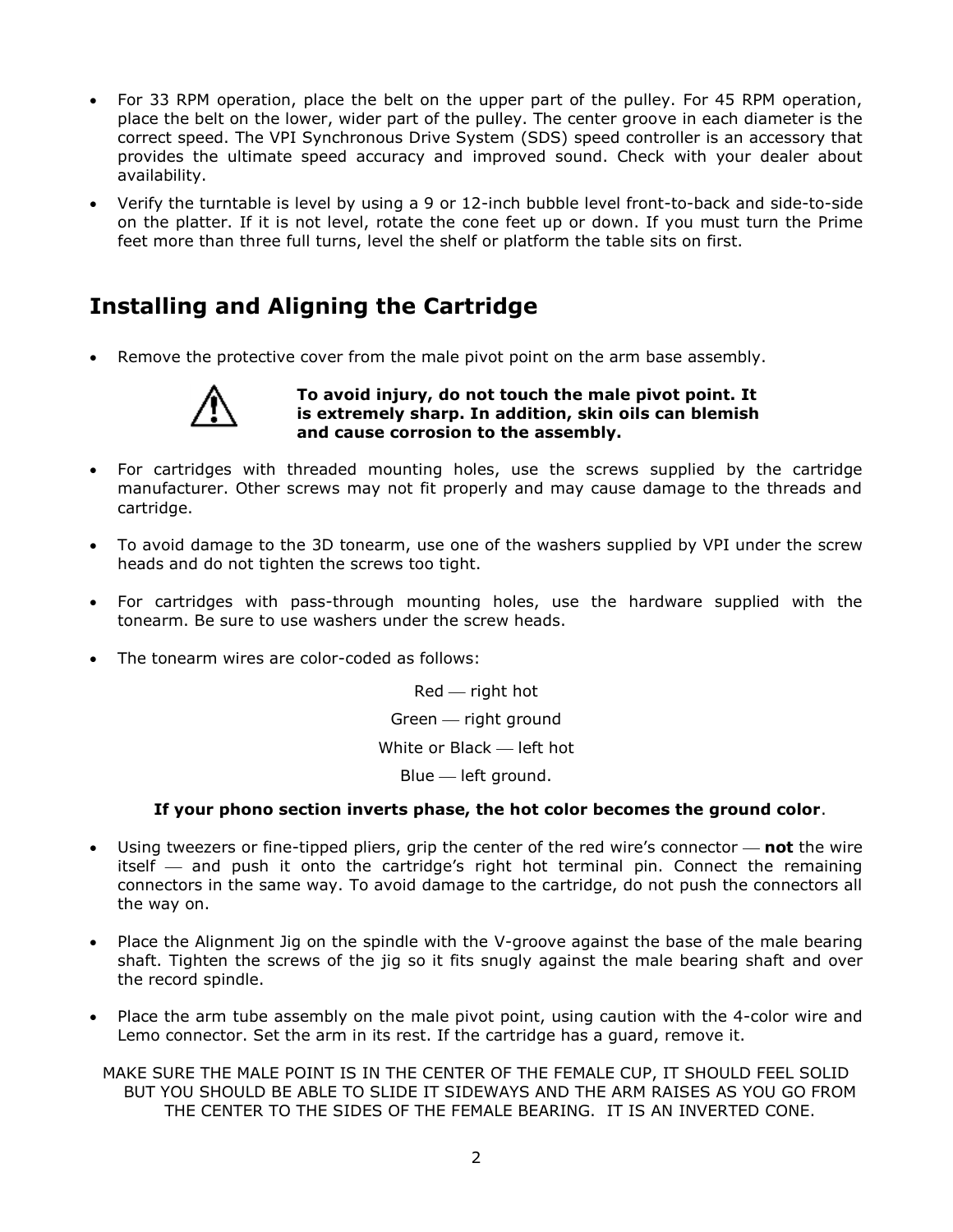

The arm should be placed in the arm rest when you are not playing a record!!



Your arm is now protected!

 Line up the red dot on the Lemo connector with the red dot on the receptacle on the junction box. The Lemo connector can plug in only one way and should not be forced.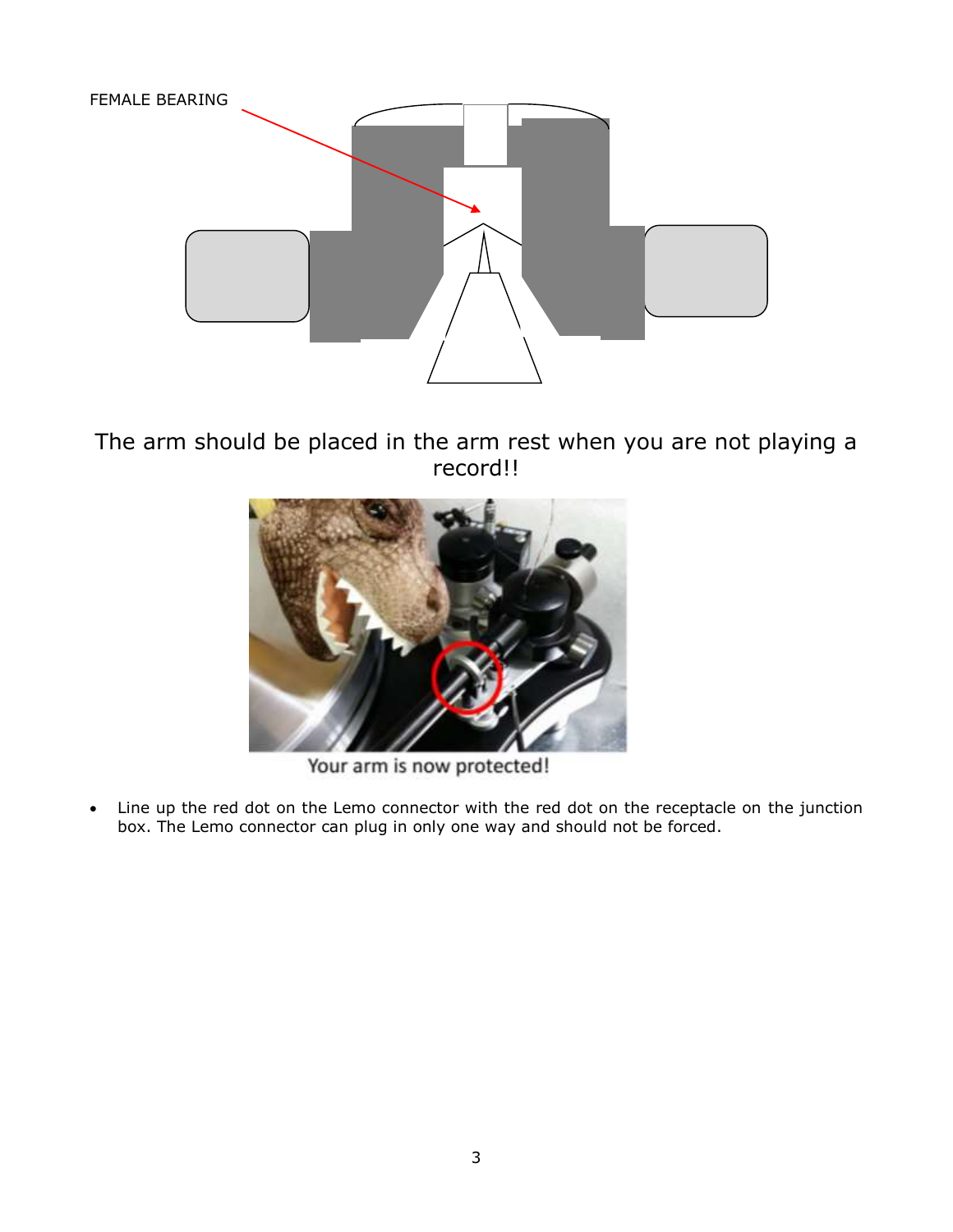

Line up the red dot on your lemo and the red dot on your junction box when connecting your tonearm.

**Ground Connection** 



**RCA Connection** 

- Swing the tonearm over the jig so the stylus is as close as possible to the dot in the center of the grid. Set the counterweight for enough downward force to keep the stylus from moving when resting on the jig.
- Look down at the cartridge and align it between the lines of the grid. You should have the diamond stylus on the white dot and the cantilever lined up with the lines on the grid. Use a flashlight to look from the front and line up the cantilever with the grid lines. That is the only alignment that matters, the cantilever lined up with the white lines and the diamond on the white dot. The angle of the cartridge is irrelevant.
- Adjust the cartridge mounting screws and the counterweight as needed until the cartridge is centered between the grid lines and the stylus is resting on the dot of the grid. The picture below shows the setup, the jig is in white for clarity, yours is black.
- When the cartridge is properly positioned, tighten the cartridge mounting screws and remove the alignment jig. Do not make them overly tight, the 3D arm is self-damping and you can damage the surface by over tightening.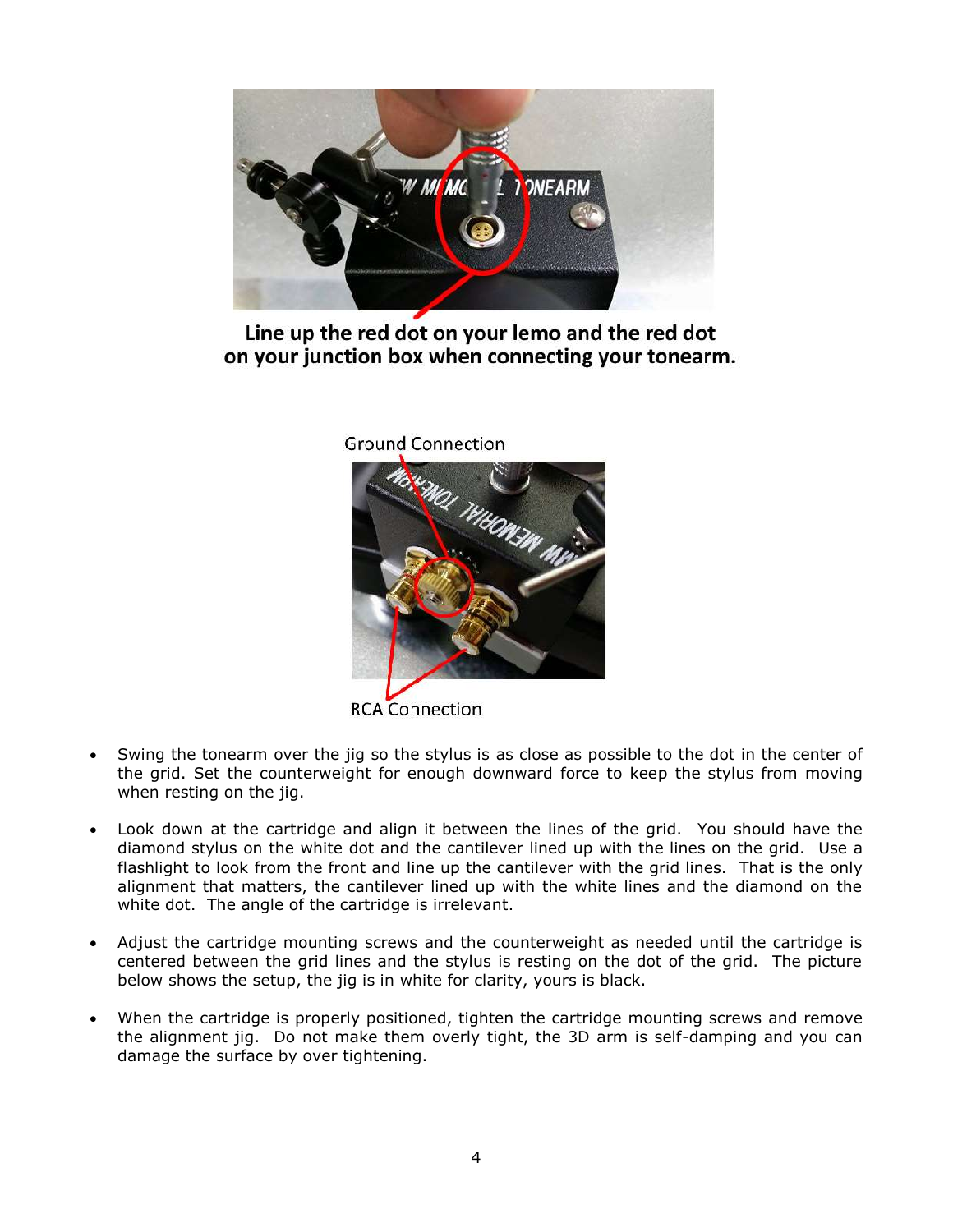

VIEW OF CONICAL AND LINE CONTACT STYLI AND WHY ALIGNMENT MATTERS MORE WITH THE LINE CONTACT.







**Linear Contact** 





Conical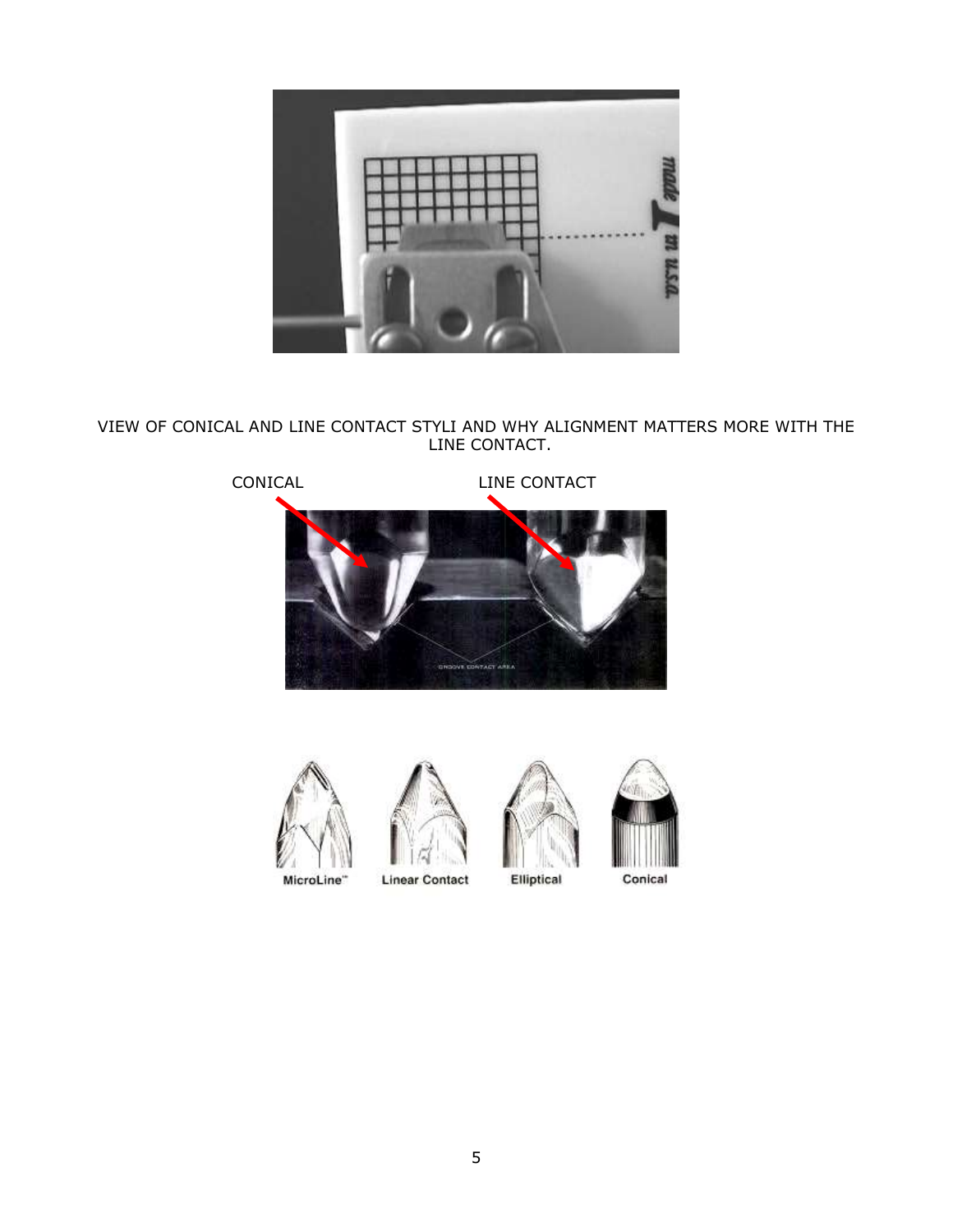#### **Setting the Tracking Force and Tonearm Height**



Tracking force is adjusted by moving the tonearm counterweight forward and back on its shaft. If your cartridge is overly heavy and the counterweight is all the way back, you can order a heavier weight from your dealer. Half way back is fine as is the middle third of the stub.

The JMW Tonearm does not have a built-in tracking force gauge but we have supplied you with a quality digital tracking force gauge if we did not mount a cartridge for you.

- Place the gauge on the platter (no record).
- Loosen the two black thumb screws in the base of the tonearm and raise the arm so it looks parallel to the platter when it is on the stylus force gauge. When the arm is at the desired height, lightly tighten the thumbscrews.
- If you do not make the arm parallel when doing this, you will be between .2 to .4 grams light or heavy when you are on the record. THIS IS VERY IMPORTANT!!
- Set the tracking force according to the cartridge manufacturer's recommendation. We recommend always going to the high side of tracking force. High frequency vibrations on a light-tracking cartridge can cause more damage to the grooves of a record than running a cartridge at a heavy setting. We usually recommend .1 gram higher than the max tracking force if you are not using anti-skate (recommended way of setting). This does not apply to Lyra cartridges that sound best at 1.73 to 1.76 grams tracking force with or without anti-skate.
- Put a record on the platter and using the VTA tower lower the arm so it is parallel to the record. Now you will be tracking at the force you set and not a lighter force.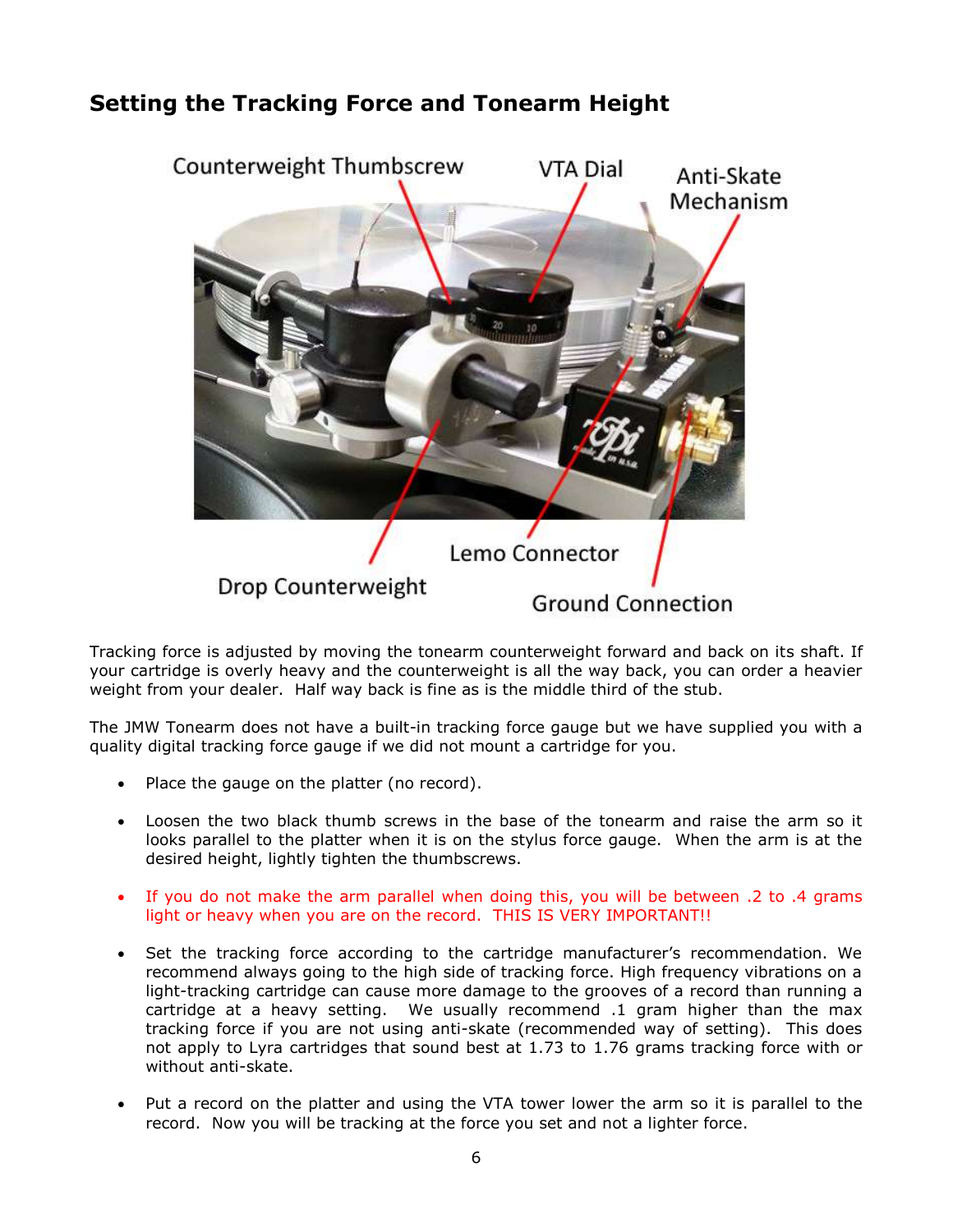

Loosen these two screws to adjust VTA and tighten when set

# **Setting the Azimuth**

- Using the supplied aluminum rod or a fireplace match or coffee stirrer (something light and about 6" long) place one of them into the groove behind the mounting screws on the tonearm headshell.
- If it is not level loosen the thumbscrew on the drop counterweight and rotate the counterweight around the shaft until the headshell is parallel to the record. Be careful not to change the tracking force setting.
- With the new 3D arm on the Prime you can also rotate the side weights for even finer azimuth adjustment, this lets you leave the tracking force as set. You want the rod to be parallel to the record.

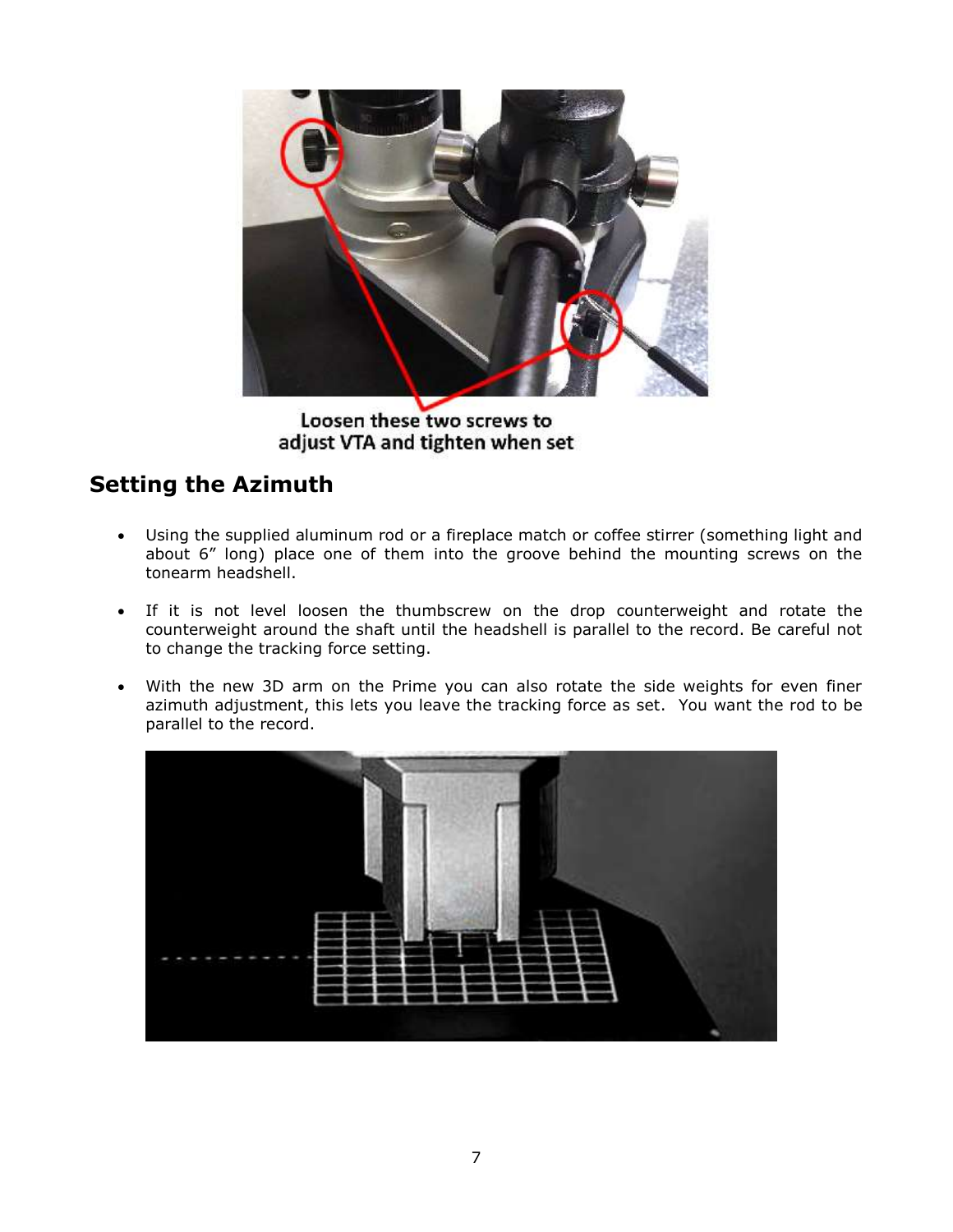

# **Setting the Anti-Skating – Two Solutions**

- VPI does not support the need to have anti-skate but does respect the customer's interest in having it enabled. Therefore, we provide a mechanism for anti-skate and the option of engaging it.
- For normal music listening all the anti-skate you need will be supplied by the lead out wire of the tonearm to junction box unless you are using test records and measuring sine waves. For music listening the push back of the wire is ideal for anti-skate.
- We supply mechanical anti-skate for those who require it.



**If you try adjusting the anti-skate with a groove less record, you will ruin the twist in the tonearm wire and void your warranty. Do this with the mechanical anti-skate if you want that much anti-skate.**

# **Playing Records**

- Before playing a record, make sure that both of the tonearm VTA thumbscrews are slightly tight.
- Always turn off the turntable before installing the record clamp.
- Press the power button on the motor. Sit down and enjoy listening to your records!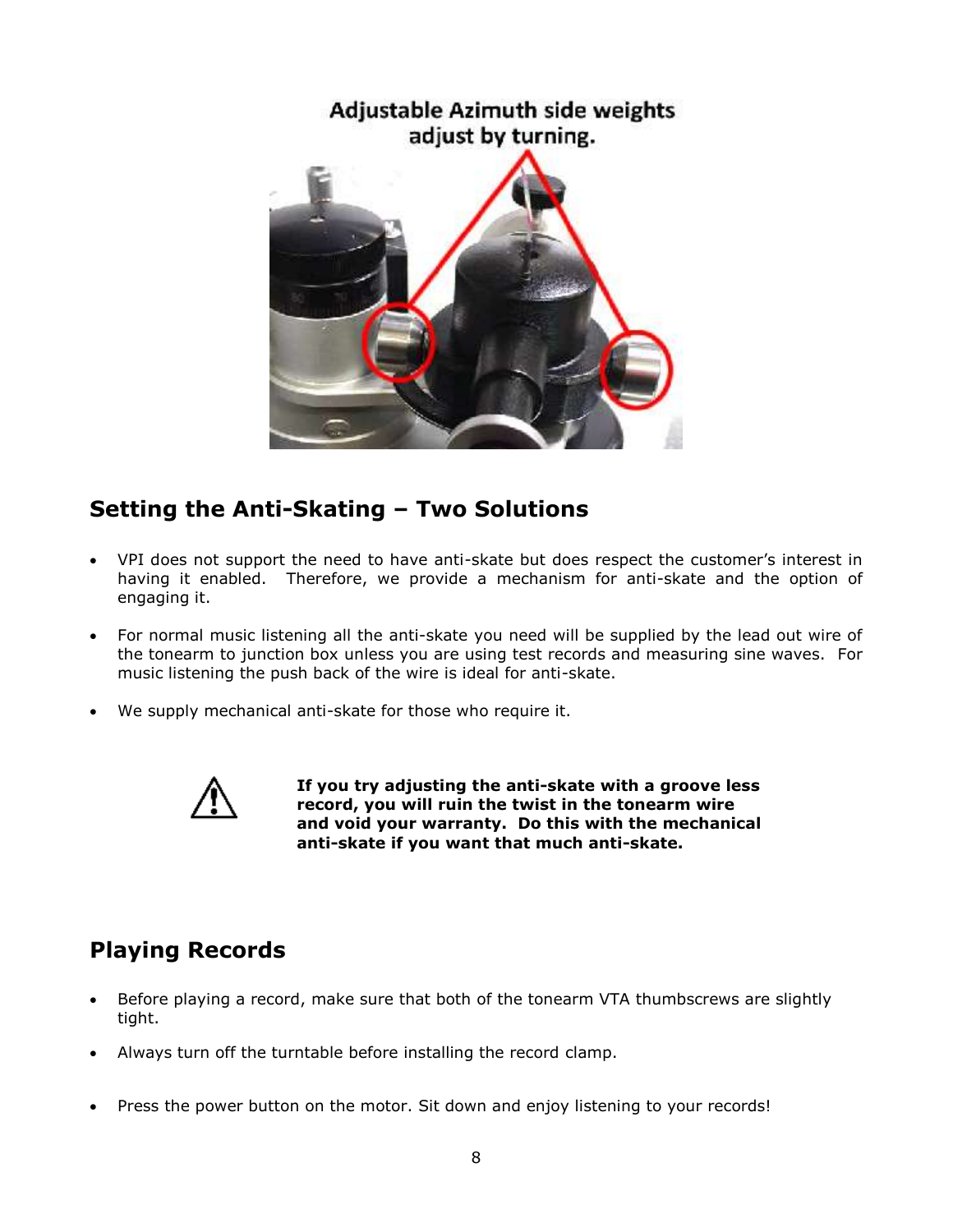# **General Use**

- Allow at least 20 hours of break-in time.
- The motor will make some low-level noise. This will not get into the system. The motor and bearings will become quieter as you use your Prime. Place the motor on a mouse pad for better isolation if this bothers you.
- If you notice hum in the system, remove the turntable to phono section interconnects and replace them with very cheap, standard VCR interconnects. These are well shielded and should eliminate the hum. If the hum goes away, get quality, well shielded interconnects.
- After at least one year of use the platter bearing should be re-lubed with PTFE super grease. The motor will need to be lubricated with 1 drop of 40-weight motor oil below the black drive pulley and right on the brass piece.
- You can experiment with mats but you need to adjust the VTA setting when doing this.

#### **Possible Problems:**

#### **Noise in the system, a hum or buzz:**

 $\circ$  The answer is to ground the motor and system properly. A line filter that floats the grounds will not allow proper grounding of the phono system, the phono system must be grounded! Phono is not like a CD player and if this is your first table or your return to vinyl after a decade or so you must remember that phono amplification can be 1,000 times higher than CD or streaming so any noise that gets into the system will be amplified much more. Kill the noise with proper grounding and your system will sound better.

#### **A pop on motor turn on or turn off:**

 $\circ$  In some systems the phono section is not well shielded and will pick up the EMF created by the switch opening to turn off the turntable. If your system is like that you can get into the habit of muting (the preferred method as you should really do that) or you can experiment with capacitors across the on-off switch. We supply the table with a .001 microfarad cap, you can change it to a .01 microfarad cap and it may eliminate to lower the problem to a tolerable level. A judicious grounding will many times solve this problem also.

#### **Trembling of tonearm when playing records:**

 $\circ$  You have a uni-pivot tonearm, it sits on one point and is constantly moving with the record grooves; spiraling in and out as the record center changes and moving up and down with minute warps. It is perfectly normal and inaudible.

#### **Sibilance and distortion in both channels:**

 $\circ$  Azimuth not set correctly or diamond stylus misaligned on cartridge. This is usually a setup or cartridge issue, not a tonearm issue. It can also be caused by a tracking force that is too light even if it reads correctly. Tracking force needed is determined by the temperature in the room, below 70 degrees requires greater tracking force. We have found almost all cartridges work and sound best at 72 degrees.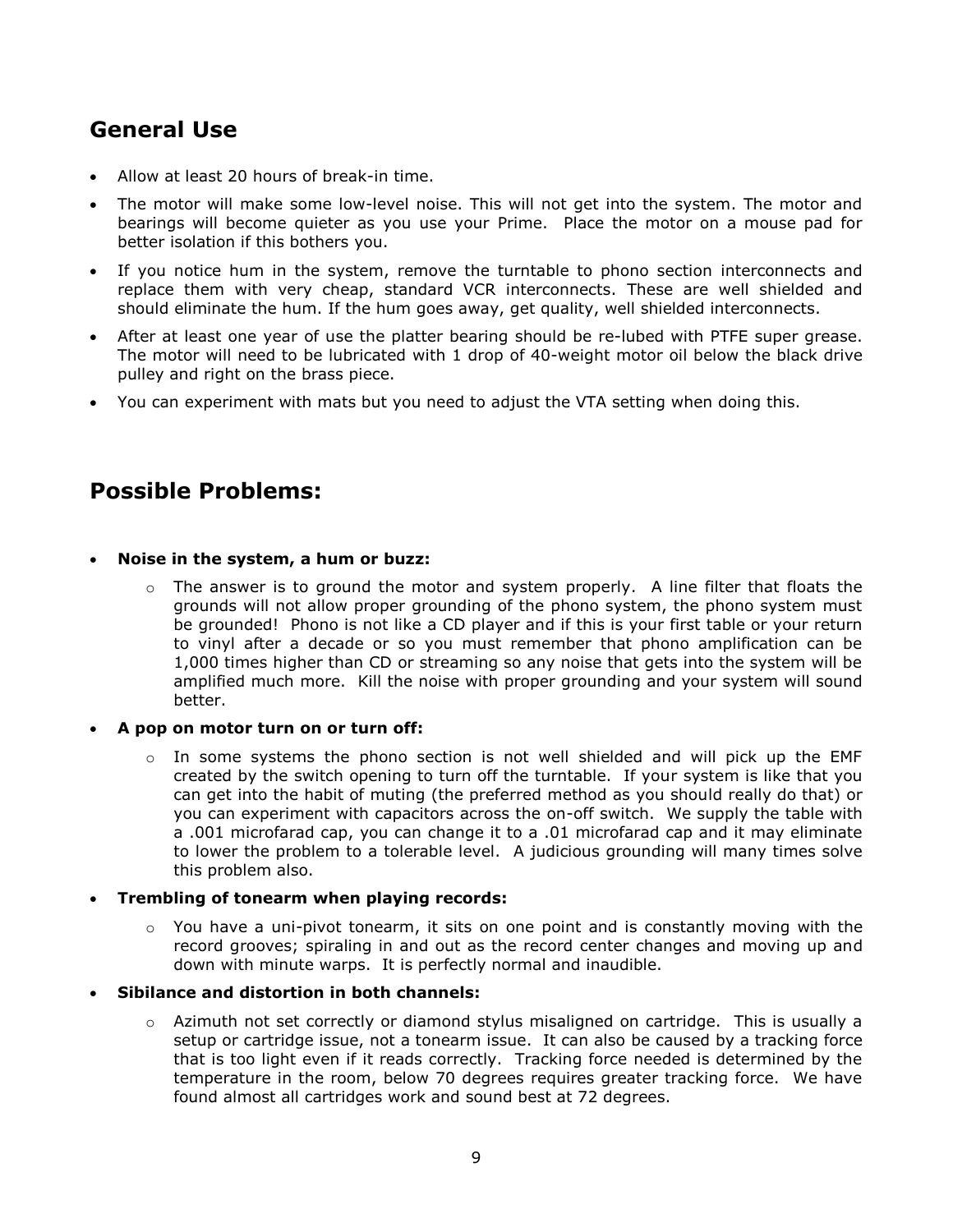- $\circ$  A 60 watt light put above a turntable in a cold room will heat up the cartridge just enough to make it much more compliant and track better.
- o Before going crazy try a slightly higher tracking force, it usually solves all the problems and zero in on the azimuth adjustment.
- o Another possibility is probably not as bad as the next photo but will definitely cause distortion and sibilance even in small amounts.



- **Distortion in left channel:**
	- o Too much anti-skate.
- **Distortion in right channel:**
	- o Too little anti-skate.
- **Noise at startup:**
	- o If you get a screeching sound on startup, simply powder the drive belt with talc powder and the noise will dissipate.